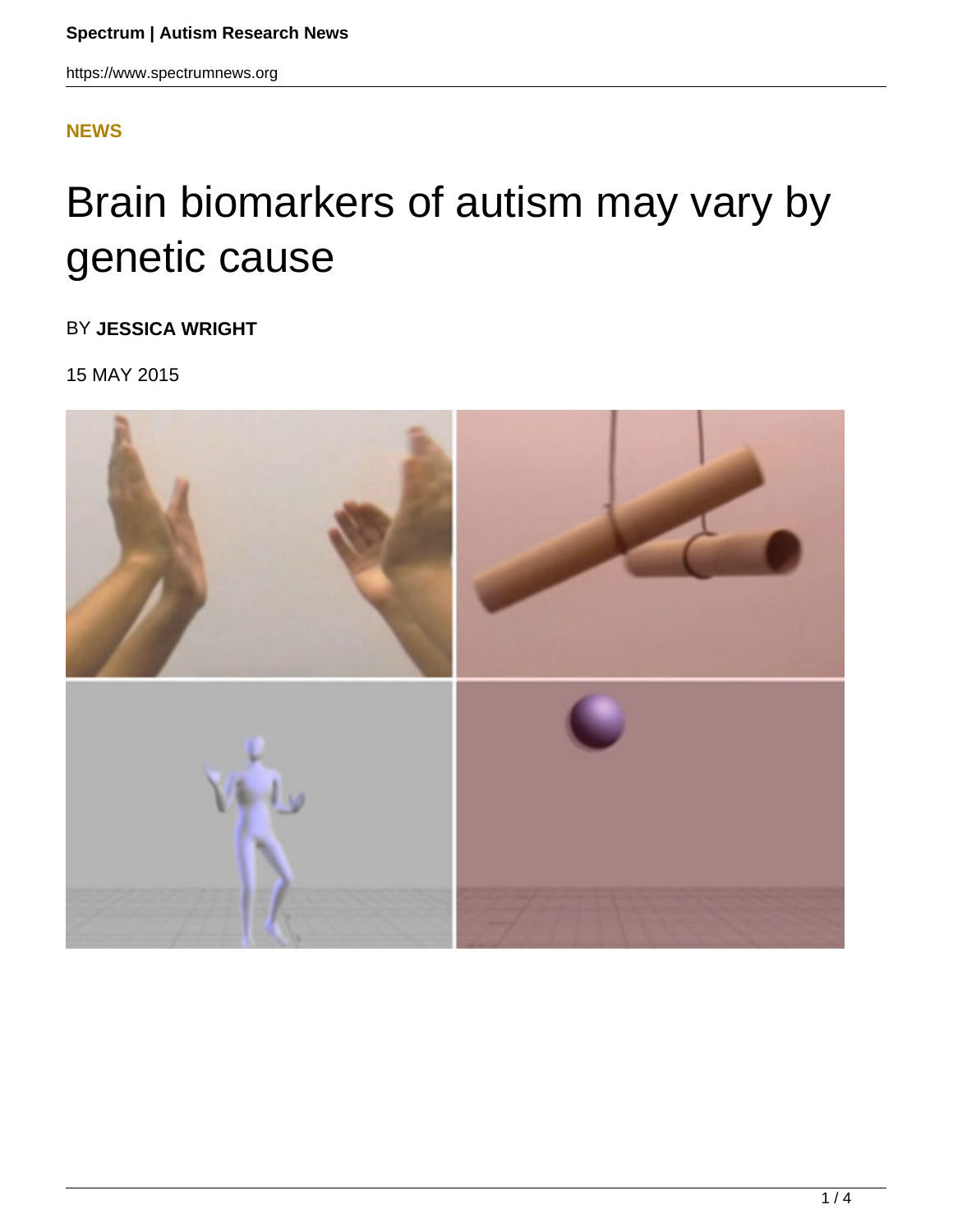https://www.spectrumnews.org



Happy dance: Unlike controls, people with autism seem to pay equal attention to social (left) and non-social activity.

People with different genetic forms of autism may have distinct brain-wave signatures, according to preliminary data presented yesterday at the **International Meeting for Autism Research in Salt** Lake City, Utah. The work suggests that dividing people with autism by genetic subtype may help scientists find neurological signatures, or '**biomarkers**,' of the disorder.

A perfect biomarker could help diagnose autism, or enable researchers to objectively track the success of treatments. But autism is famously heterogeneous, resulting from thousands of distinct genetic causes that may have different effects on the brain. This makes identifying autism biomarkers more easily said than done.

"When you're lumping all these different kids together, you're just going to increase the variation and not find any differences," says lead researcher **Raphael Bernier**, associate professor of psychiatry at the University of Washington in Seattle.

To pare down the noise, Bernier and his team looked at two groups of people with autism: 13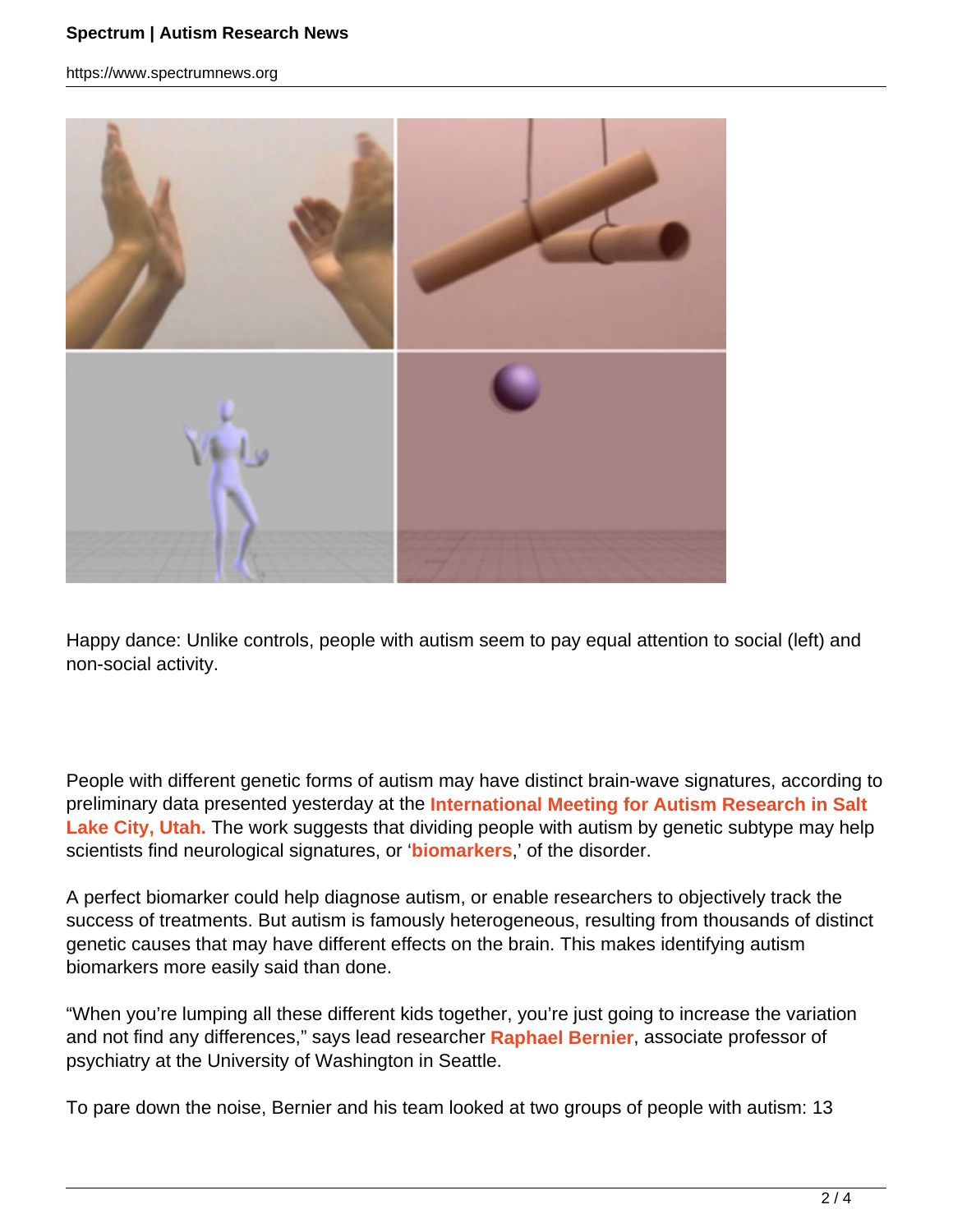https://www.spectrumnews.org

children who have harmful mutations in known autism genes, such as **CHD8**, **DYRK1A** and **SETD2**, and 13 children who have idiopathic autism, which means the cause is unknown. They compared these children with 13 controls.

The researchers used electroencephalography to detect waves of neural activity in the motor cortex, called mu rhythms. These waves are strong when an individual is resting, but weaken when the person watches or performs an action. This 'attenuation' tends to be more pronounced when the activity is social in nature. In other words, watching a person dance leads to smaller mu rhythms than watching a paper towel roll bounce.

Some studies have shown that people with autism do not show this difference in attenuation between social and non-social stimuli, pointing to a possible biomarker for the disorder. But other studies did not replicate this finding, probably because of variation in the individuals chosen for each study, says **Caitlin Hudac** a postdoctoral fellow in Bernier's lab who presented the findings.

The results of the new study are consistent with an autism biomarker in mu rhythms overall, but the marker depends both on the individuals tested and on timing. When the researchers looked at the change in mu rhythms in response to social cues over the course of the experiment, some interesting differences between different forms of autism emerged.

The researchers found that children with idiopathic autism show the typical greater attenuation to social rather than non-social stimuli at the start of the experiment. But then the attenuation to social stimuli weakens — a process known as habituation.

By contrast, children with harmful mutations do not show the same initial mu rhythm patterns as people without autism. This pattern appears only after they watch about 10 videos.

The finding suggests that individuals with different forms of autism have distinct patterns of mu rhythm over time. It casts doubt on the prospect of a single biomarker for all cases of autism, but raises the intriguing possibility that different forms of the disorder have different biomarkers.

The ultimate aim of the study is to see whether different autism mutations could trigger distinct signatures. There is some suggestion so far that this is the case, but the results are preliminary.

Some researchers are reserving judgment, however. The relationship between brain activity and the mutations may not be simple, says **Mayada Elsabbagh**, assistant professor of psychiatry at McGill University in Montreal. "Why would you expect the brain to necessarily mirror these different [mutation] effects?" she cautions.

Another looming question is whether biomarkers reflect a physical feature of the brain or are a